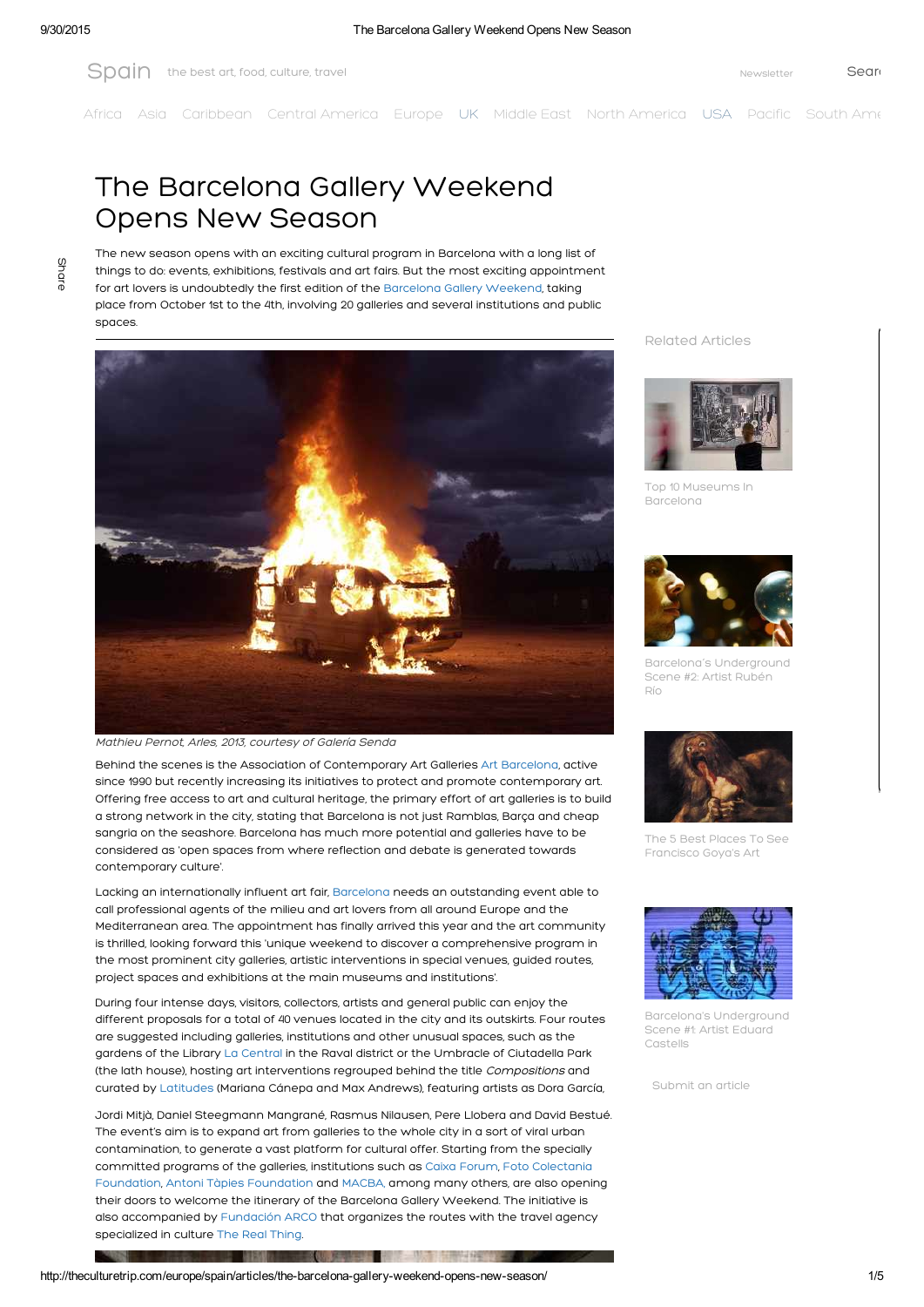

Dora García, Mad Marginal Charts, 2014. Darling Foundry, solo exhibition On crimes and dreams. Photograph: Maxime Boisvert. Courtesy of the artist.

Nevertheless the main actors of the play still remain galleries and their represented artists. The program is rich and heterogeneous, ranging from consolidated international artists to local talents and emerging young artists. Beside the contemporary proposals, the historical avant-garde also finds its place with works by Joan Miró, Fausto Melotti, Salvador Dalí, Miquel Barceló, Alexander Calder and many others.

In the Eixample district, ADN [Galería](http://www.adngaleria.com/) presents the solo show Foreign Office by Bouchra Khalili, Franco-[Moroccan](http://theculturetrip.com/africa/morocco/) artist dealing with the concept of resistance of political minorities. Foreign Office is composed of a series of photographs and a video focusing on the decade 1962-1972 when Algiers was the 'capital of revolutionaries', hosting headquarters of liberation movements from Africa, [Asia](http://theculturetrip.com/asia/) and the Americas. 'Foreign Office thus forms a combination of fragments suggesting an alternative historiography of utopias, aiming to reflect on the ideal of emancipation in the present-time, and potentially the future', explains the artist.



Bouchra Khalili, Foreign Office. Digital film, 2015. 22'. Color. Sound. 4/3 screen ratio. Original Language: Algerian Arabic, Kabyl, French, English Subtitled in English. Courtesy of the artist and ADN Galeria

[Projecte](http://www.projectesd.com/) SD proposes the exhibition The Meaning of Things by internationally renowned artist Matt Mullican, including over 600 collages on paper related to his encyclopedic systematized personal universe. The artist will also present the performance That person will be talking on Saturday 3rd at 6.30 pm at Espai Zero[/Fundació](http://www.fundaciosunol.org/es/) Suñol.



http://theculturetrip.com/europe/spain/articles/the-barcelona-gallery-weekend-opens-new-season/ 205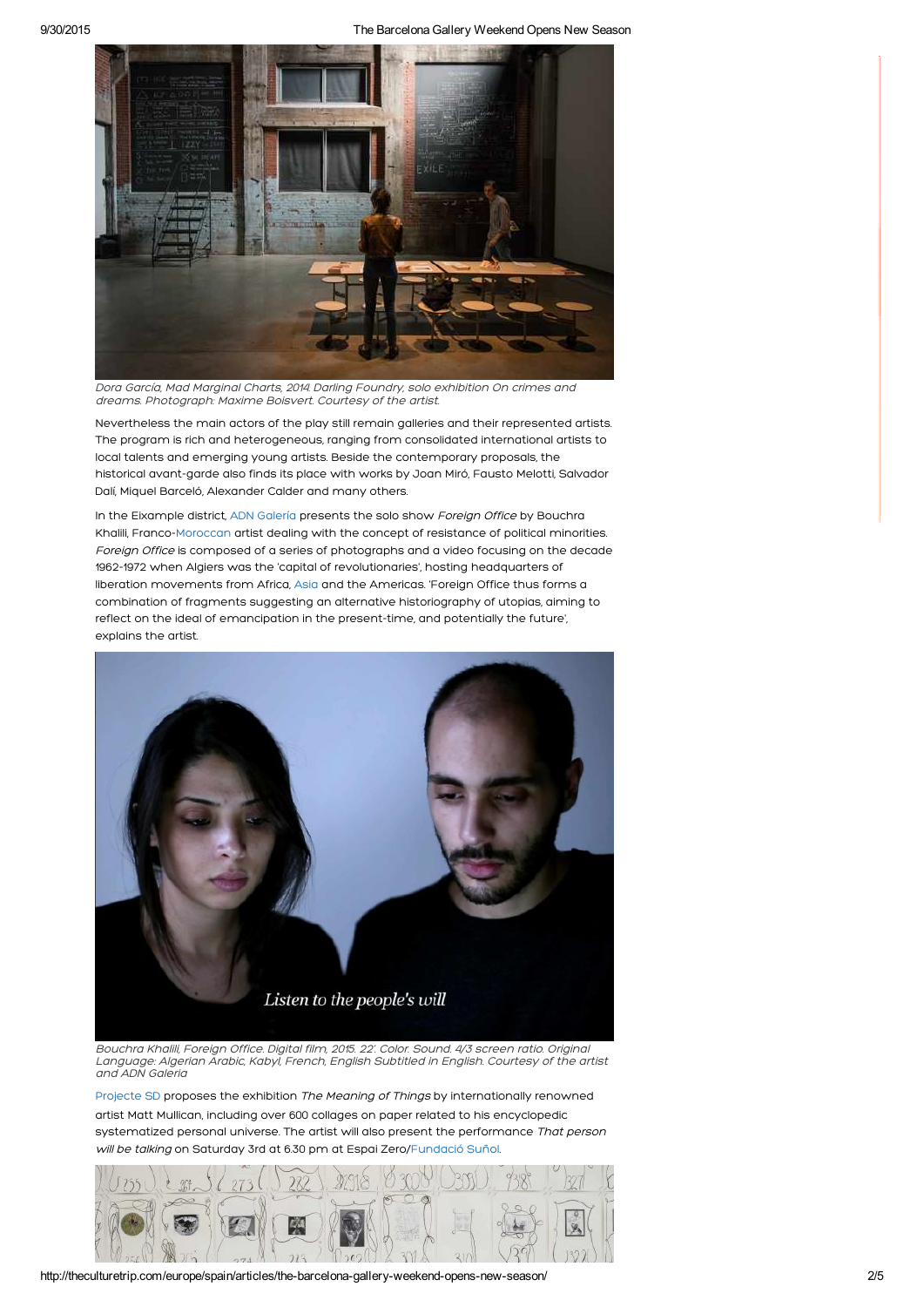9/30/2015 The Barcelona Gallery Weekend Opens New Season



Matt Mullican. Books Representing Books, view of the exhibition at Kunsthalle Mainz, Mainz, Germany 2015. Courtesy of the artist and Mai 36, Zurich. @Kunsthalle Mainz. Photograph Norbert Migueletz.

Gallery [Estrany](http://www.estranydelamota.com/) - de la Mota presents The Surroundings by Francesc Ruiz. Inscribed in Ruiz's aesthetic of drawings and comics, The Surroundings reproduces the outer perimeter of the block in which the gallery is located, using doors and windows as if they were part of an active narrative formed by frames or balloons which contain the surrounding activity. Currently at the Venice Biennial, the work of Francesc Ruiz is inspired by psychogeography and the Situationists détournament considering the language of comics as an element able to catalyze and modify dynamics of the context where it is shown.



Francesc Ruiz, The Surroundings, 2015. courtesy of the artist and Galería Estrany De la Mota

Comics also pervade the exhibition space of [etHall](http://www.ethall.net/) with the works of Matt Madden, 20 Lines. Following the words of the artists the aim of this work is to 'concentrate on the most basic elements of drawing-lines on a ground-to reflect on how lines fill space, how they fit together'.

Galleries [Sicart](http://www.galeriasicart.com/) and Joan [Gaspar](https://www.galeriajoangaspar.com/gjg/) introduce the artworks on spatial investigation of Ruth Morán. The formalism of her production starts from the dots as generator for whirling composition in big format, where a new landscape emerges.

The landscape is also the protagonist of another show, In Accordance With Things of Richard T. Walker curated by David Armengol and presented at the gallery àngels Barcelona in the Ciutat Vella district. Through videos, [photographs,](http://www.angelsbarcelona.com/) sculptures and sound pieces Walker uses the stones to activate the landscape, attributing to them symbols and creating new meanings in accordance with juxtaposed objects and material.



http://theculturetrip.com/europe/spain/articles/the-barcelona-gallery-weekend-opens-new-season/ 3/5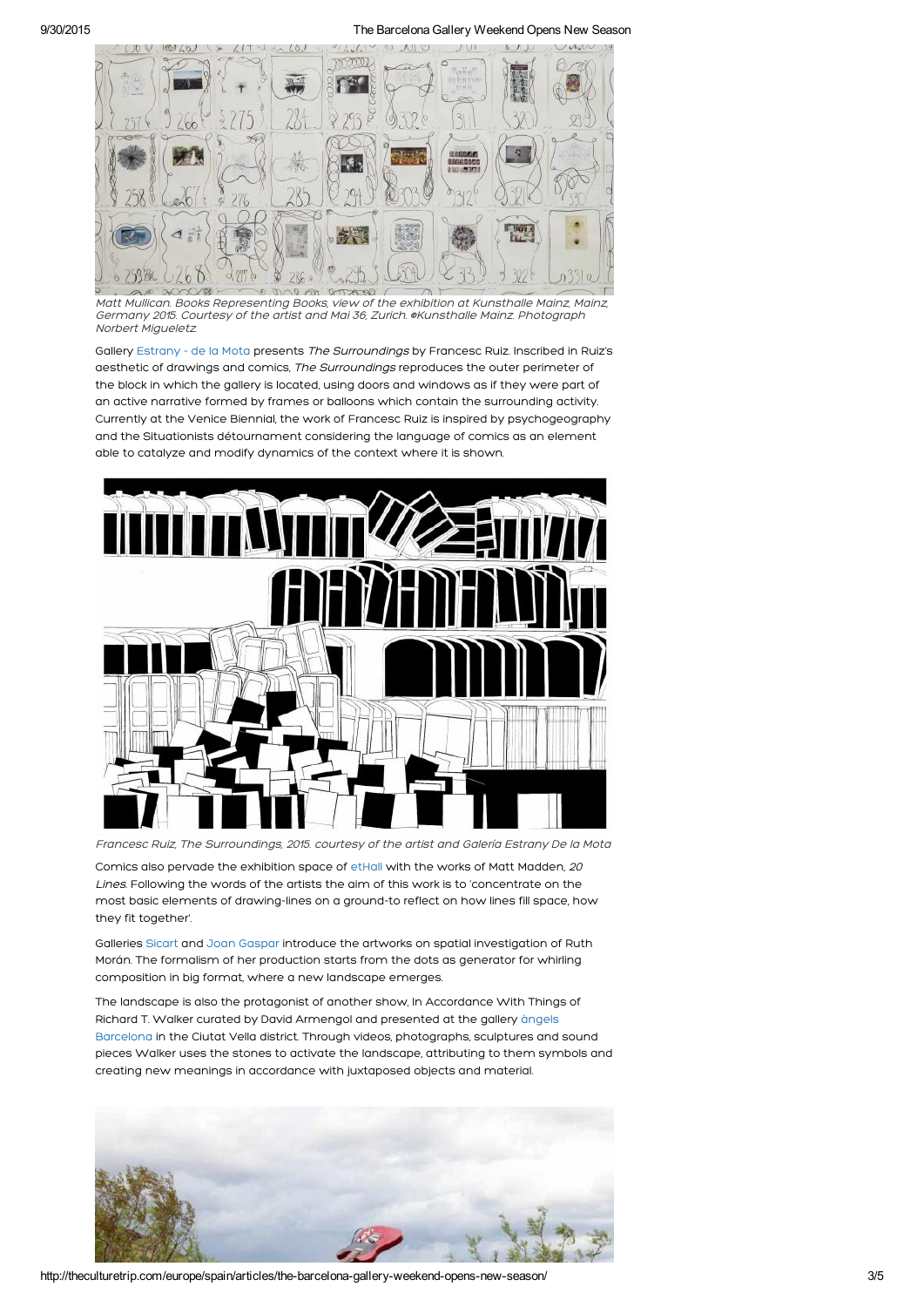

Richard T. Walker, Production still of The Predicament of always (as we are), courtesy of àngels Barcelona

[Gallery](http://galeriasenda.com/) Senda selected two photographic series by French artist Mathieu Pernot for the occasion, both related to the act of destruction, disappearance and permanence of memory through the photographic archives collection. The series Le Feu (the Fire) portrays a gypsy community looking at their caravan burning. The nomadic ethnicity has a different concept of memory and they usually don't leave traces of their past behind them. The series Grand Ensemble focuses on the failure of urban utopias of the 1960s, at a time in which the peripheries were saturated by building and blocks repeated infinitely.

Memory and photography are also the focus of [Trama](http://www.galeriatrama.com/) gallery with the series Alrededor del sueño (About dreams) by Ángel Marcos, reflecting on the obsolescence of collective dreams of the 18th and 19th centuries. Their vestiges are now ghosting with a strong historical value.



Ángel Marcos, Alrededor del sueño 5. Barcelona, 2015. Courtesy of the artist and Galería Trama.

[Palmadotze\\_pop](https://www.facebook.com/palmadotze) up gallery sets a dialogue between Daniel G. Andújar and Rogelio López Cuenca in the show The Art of Seduction, a series of works in progress (photography and video) started in 2008 on the iconographic exploitation of the stereotyped image of the artist's attitude by advertising and other commercial productions.

Ana Mas opens her new space (Ana Mas [Projects](http://www.anamasprojects.com/)) in Hospitalet de Llobregat also with a dialogue between two artists: Irene van de Mheen and Lucia C. Pino in the show Place, no emphasis, 'an exhibition that works the notion of place through the object and the physical dimension of the drawing' (according to curator Sonia Fernández Pan).

Tours come to an end in Hospitalet, where Nogueras [Blanchard](http://www.noguerasblanchard.com/temp/) presents White Absence by [Serbian](http://theculturetrip.com/europe/serbia/) artist Mladen Stilinović. Quoting the artist himself,'white is the color of very intimate silence and pain is something very intimate, too'. He uses the color white on

paintings and objects in order to covering a range of concepts: silence, void, absence, pain, poverty and absurd. 'Some of these works were executed during the Croatia war as an answer to a turbulent situation for everyone concerned, a time when the artist was unable to establish no connection with any political factor'. (Branca Stipancic)

By Susanna Corchia